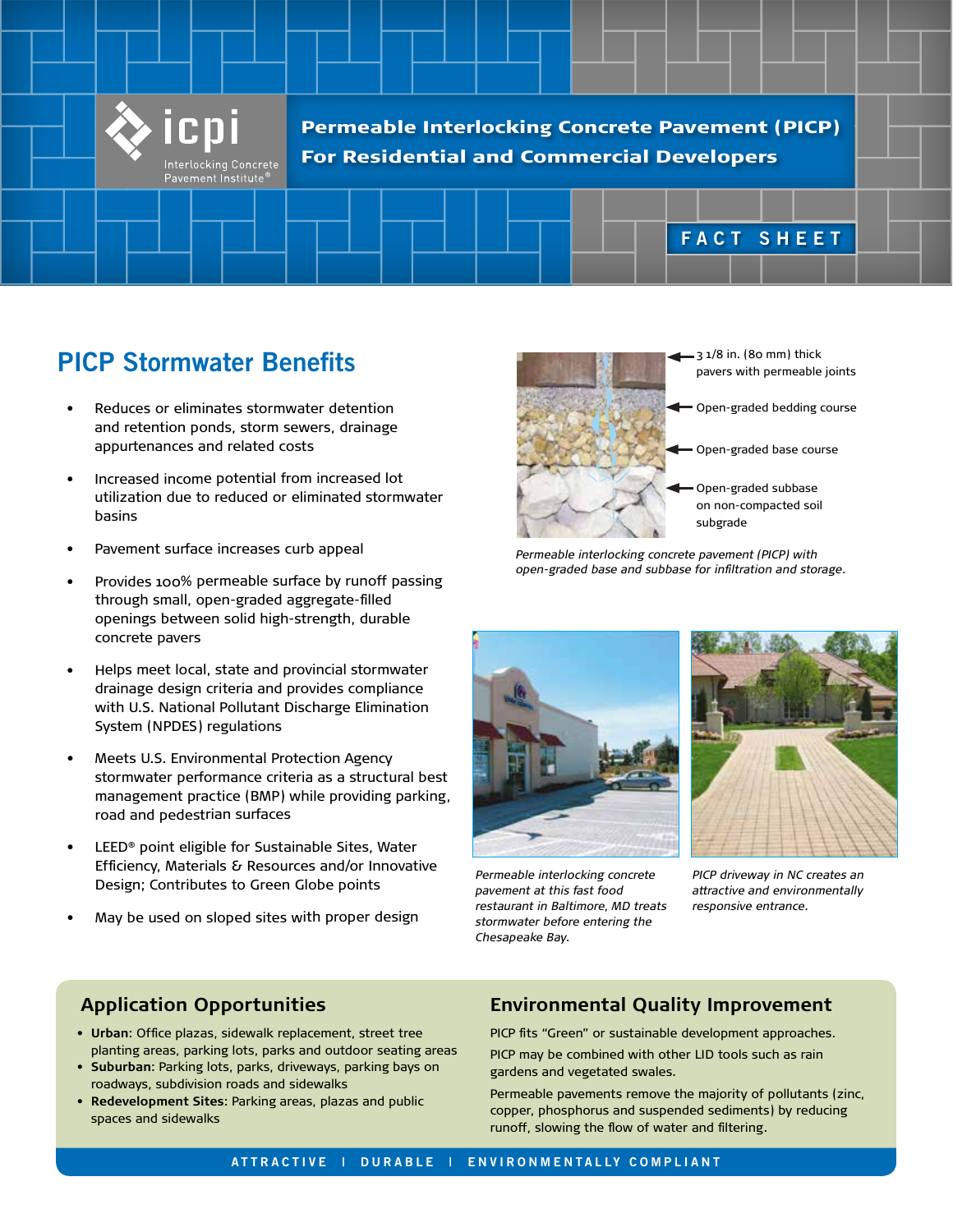### **Permeable Interlocking Concrete Pavement: Stormwater BMP that Meets Low Impact Development Goals**

- Increases building opportunities
- Reduces demand on sewer system
- Conserves on-site space: roads, parking, stormwater infiltration and retention all combined into the same space creating more green space
- Preserves wooded areas that would otherwise be cleared for stormwater detention or retention ponds
- Increases site infiltration that helps maintain predevelopment runoff volumes, peak flows and watershed timing
- Promotes tree survival and growth
- Contributes to urban heat island reduction through evaporation and reflective, light colored concrete pavers
- Highly visible, cost-effective exemplary demonstration of a cornerstone LID technique for public and private development

## **Project profile: Autumn Trails, Moline, IL by Alternative Energy Builders**

Water efficiency was achieved outside through rain barrels and runoff was prevented using PICP; more buildable land was available due to no stormwater detention structures. The cost comparison below indicates that PICP with no storm sewers can be cost-competitive with conventional pavements.

*Dollar Cost Comparison of Pavement Systems for Autumn Trails, Moline, IL* 

| Item (2006 prices)                               | <b>PICP</b>    | Concrete         | <b>Asphalt</b>     |
|--------------------------------------------------|----------------|------------------|--------------------|
| Paving/sf $\frac{1}{m^2}$ )                      | 2.25(24.21)    | 8.00(86.08)      | $3.00$ ( $32.28$ ) |
| Excavating/sf $\frac{1}{m^2}$                    | 1.00 (10.76)   | 1.00(10.76)      | 1.00 (10.76)       |
| Stone/sf $\frac{1}{m^2}$                         | 2.00(21.52)    | 1.50(16.14)      | 1.50(16.14)        |
| Installation/sf $\frac{1}{m^2}$                  | (4.00)(43.04)  | (in paving cost) | 1.50(16.14)        |
| Curbs/sf $\frac{1}{m^2}$                         | 1.50(16.14)    | 1.50(16.14)      | 1.50(16.14)        |
| Maintenance/sf $\frac{1}{m^2}$                   | 0.20(2.15)     | O                | Not known          |
| Replacement/sf (/m <sup>2</sup> )                | None           | None             | Every 12 years     |
| Detention/Retention<br>reguired                  | None           | Yes              | Yes                |
| Storm Sewer System/<br>sf paving $\frac{1}{m^2}$ | None           | 3.00(32.28)      | 3.00(32.28)        |
| Total/sf (Total/m <sup>2</sup> )                 | 10.95 (117.82) | 15.00 (161.40)   | 11.50 (123.74)     |

#### **Design Software Available**

New software from ICPI for permeable pavement called *Permeable Design Pro* incorporates research from a range of university research studies.

#### **APPLICATION EXAMPLES**



*With no detention pond, layout conserves trees while 15,000 sf (1500 m²) PICP in the cul-de-sac returns rainfall to the water table in Glen Brook Green subdivision in Waterford, CT.*



*39,000 sf (3900 m²) PICP street in Autumn Trails, Moline, IL eliminated the need for storm sewer inlets and pipes.*



*m²) PICP in the cul-de-sac returns rainfall to the water table in Glen Brook Green subdivision PICP locations in a sustainable approach to site in Waterford, CT. development*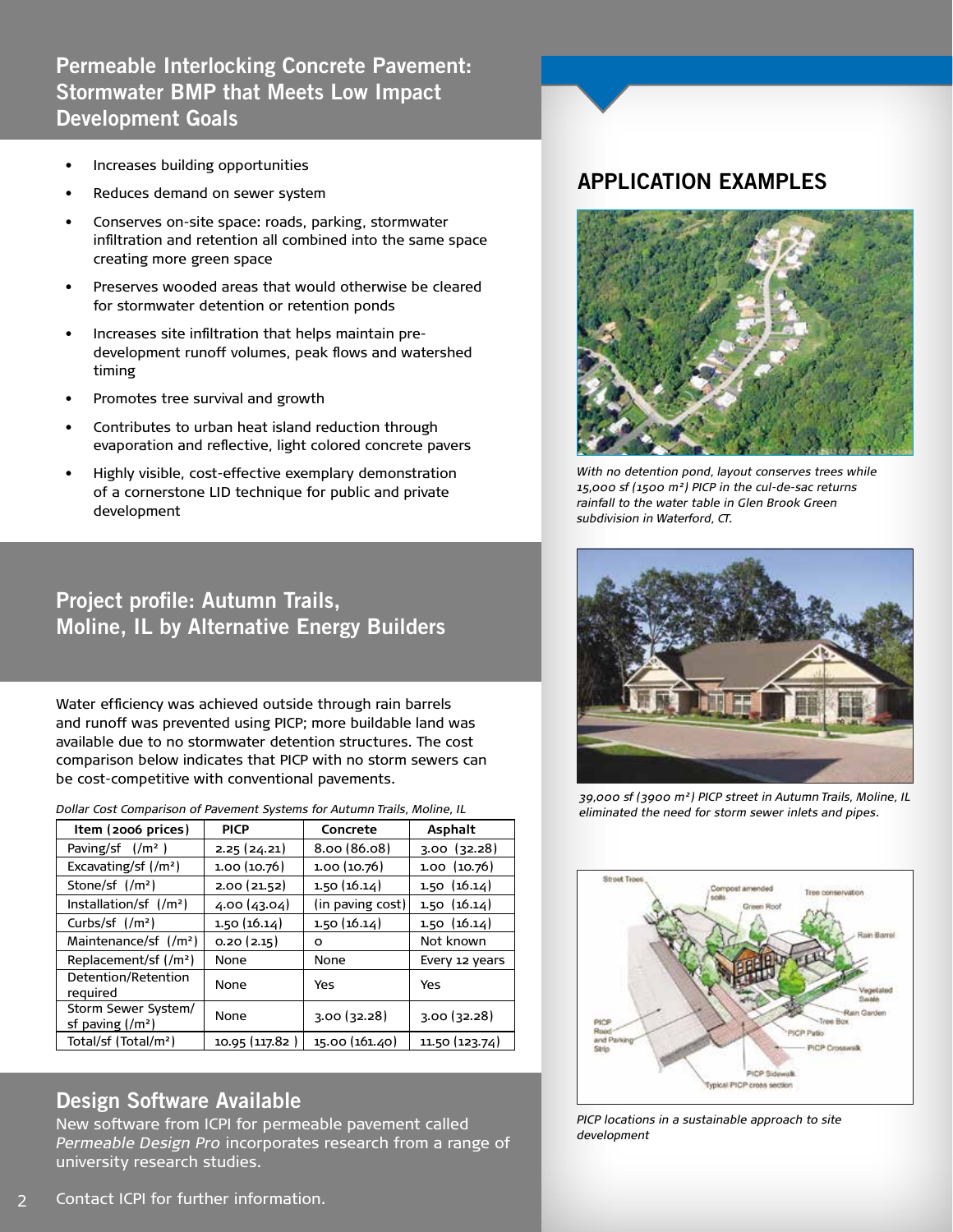## **Commercial**

#### **PICP typical cost:**

\$7-\$12/SF (\$75- \$130/m²) costs for grading, clearing and pipes are reduced.



# **Construction Checklist**

- No compaction of soil subgrade—excavate and trim native soil
- Geotextile, drainage pipes and overflow vary with design
- Ensure no sediment and mud on aggregates from equipment
- Install and compact aggregate subbase and base with typical paving equipment
- Specialty equipment used for screeding bedding layer and for mechanical paver installation
- Mechanical installation equipment accelerates construction; typical 5,000 sf (500 m2 )/machine/day
- Concrete pavers, non-frozen bedding, and base/subbase installable in freezing temperatures over non-frozen soil subgrade
- Paver joints filled with open-graded aggregate and compacted
- No curing time—ready to use upon installation; modular construction allows for project phasing
- Specify ICPI certified installers with PICP construction experience, inspection and detailing skills.





*PICP is strong and durable. Stormwater treated in drive and parking space areas in Vancouver, BC shopping center.*



*Base construction uses locally available materials.*





*Mechanical installation speeds construction. Aggregate base and subbase are spread and compacted; pavers are delivered ready to install. After placement, joints and/or openings are filled with small aggregate and pavers compacted at this Walmart in Rehobeth Beach, DE.*



*Installation can occur in freezing temperatures over unfrozen subgrade, shown here in Moline, IL.*



*PICP complies with ADA, as shown in this university parking lot in Vancouver, BC.*